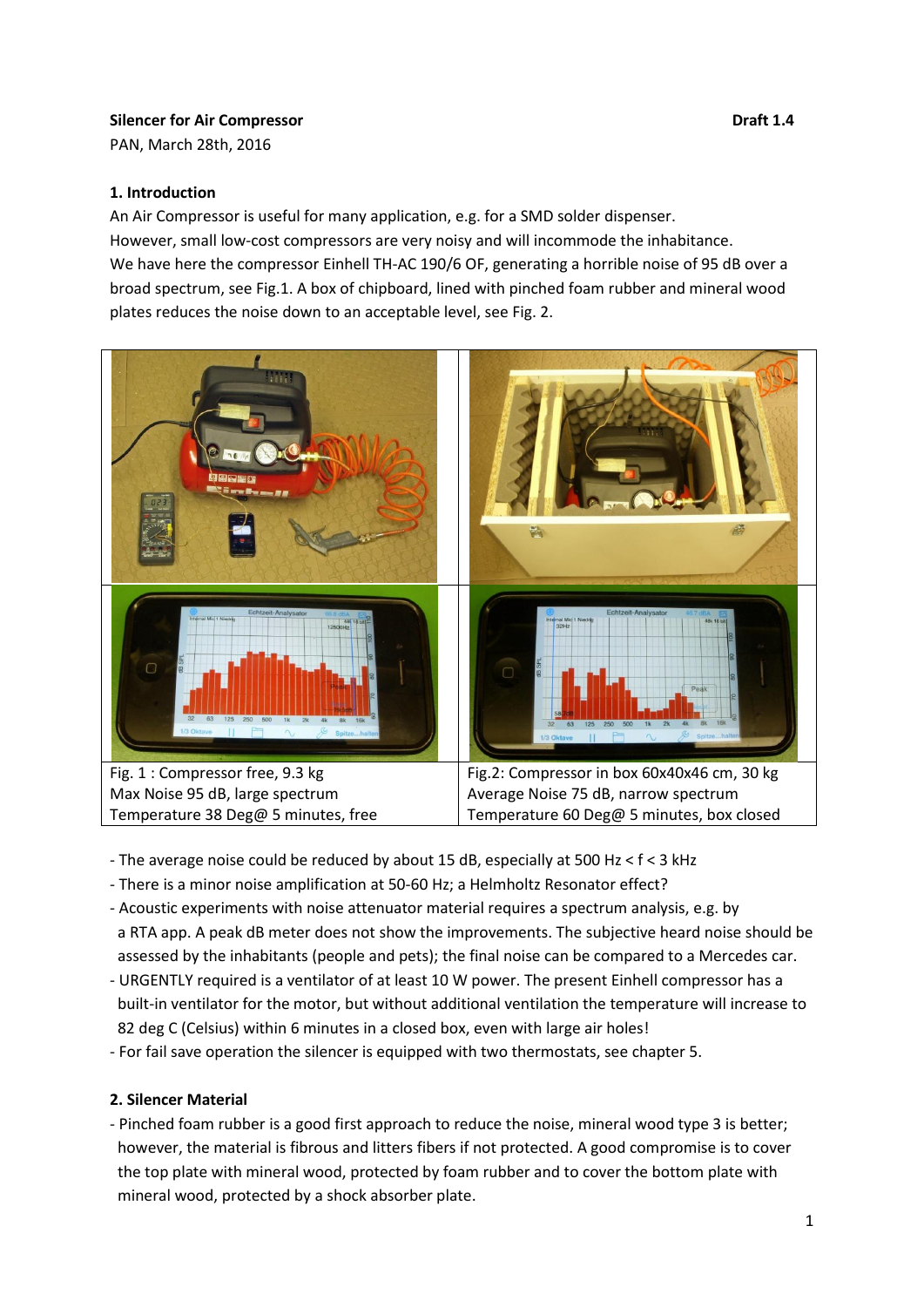### **3. Silencer with air flow principle**



Fig. 3: Silencer overview with air flow

Silencer Materials: Red: pinched foam rubber, Blue: vibration damper, Green: mineral wood The top plate overlaps at all four sides the box by 2 mm and the edges of the box are protected by Alu-L-profiles. The spring lock hook was bent at the top for better force distribution at the top plate.



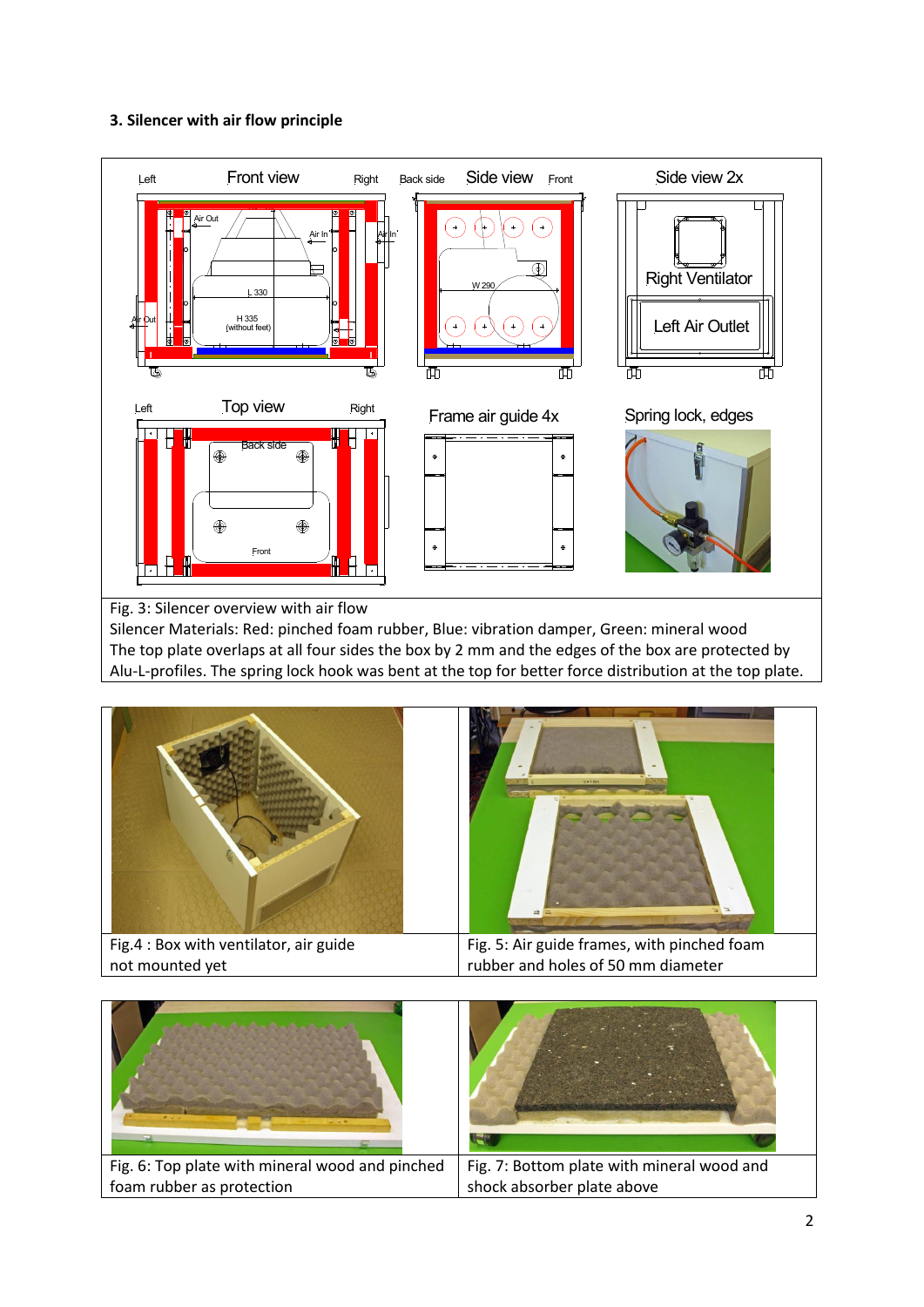

# **4. Drawing and bill of material to be ordered by a DIY store**

Advice: After screwing on item together with another item, indicate these two items by a successive numbers (see Fig. 5). Assembly after a temporary demounting will be much easier!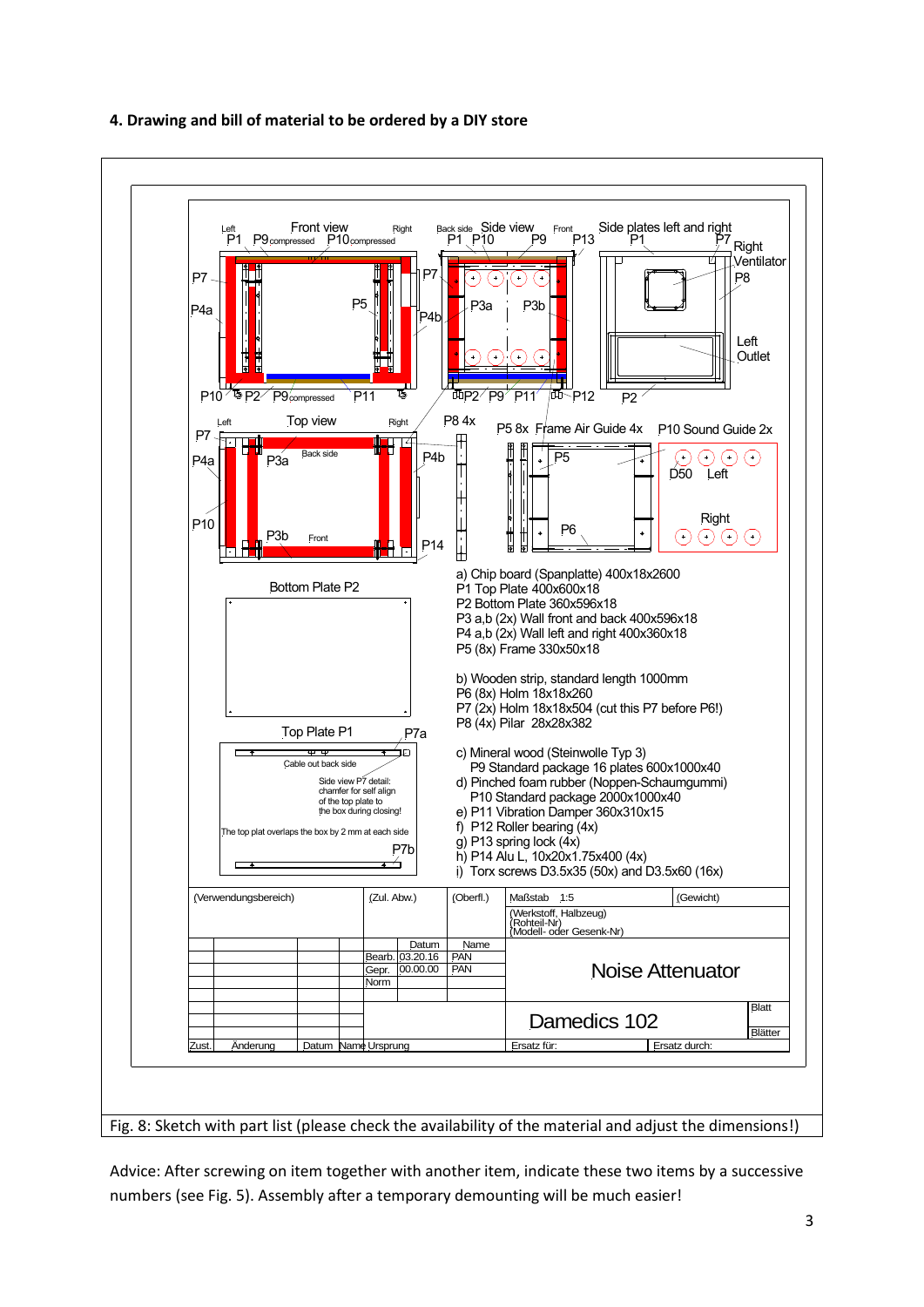## **5. Temperature control by thermostats**

The allowable max temperature of the Einhell TH-AC 190/6 OF is specified to 120  $^{\circ}$ C. A standard multiple pin strip was equipped with two Elmwood thermostats: 2455R-100-78 for Ventilator on/off at 50/35  $^{\circ}$ C and 2455R-100-75 for compressor off/on at 80/65  $^{\circ}$ C







4